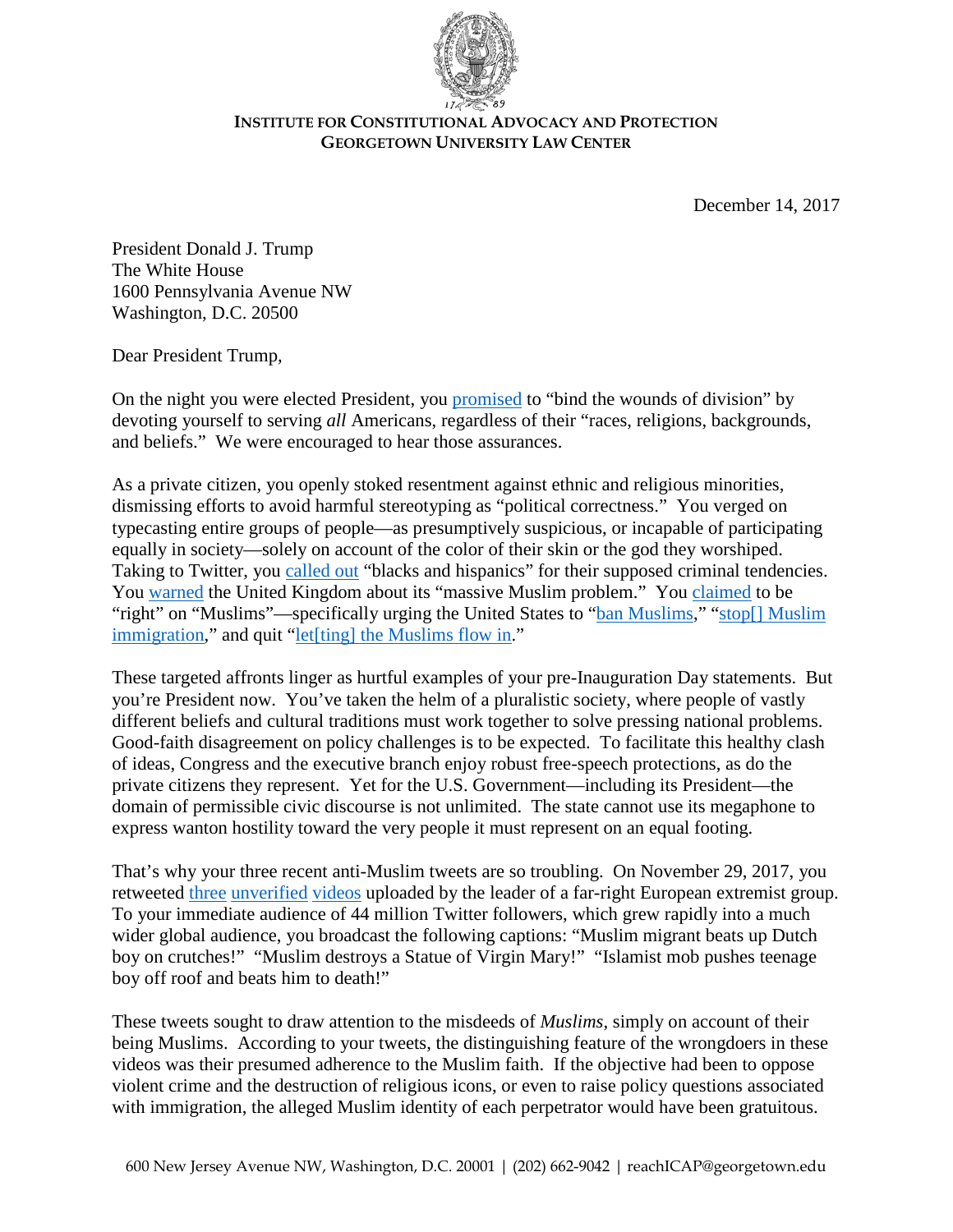

## **INSTITUTE FOR CONSTITUTIONAL ADVOCACY AND PROTECTION GEORGETOWN UNIVERSITY LAW CENTER**

Instead, all three tweets explicitly drew a connection between the underlying acts and the religious identity of those who engaged in them. Your decision to retweet these messages carried a dark and unmistakable message: Muslims are to be feared; Islamic practices pose a danger to society; Muslims can never be truly equal citizens under the law. Moreover, this type of rhetoric emanating from the Oval Office has a wider negative impact, fueling a public backlash that can reach Sikhs, South Asians, and minorities of other faiths and ethnicities.

It's even more unfortunate that these demeaning messages were endorsed by someone who personifies an entire branch of government. Your @realDonaldTrump Twitter account bears the imprimatur of the "45th President of the United States of America." You frequently use the account to announce official policies, promote your legislative agenda, communicate with foreign leaders, and recap state visits. Not surprisingly, former Press Secretary Sean Spicer [clarified](http://www.cnn.com/2017/06/06/politics/trump-tweets-official-statements/index.html) that tweets from @realDonaldTrump should be understood as "official statements by the President of the United States." An attorney for your administration [characterized](https://www.politico.com/story/2017/12/08/trump-travel-ban-4th-circuit-hearing-287242) them as such in federal court as recently as December 8. The American people understand—for good reason—that the views you express on Twitter are those of the executive branch of our government.

Because you are no longer a private citizen, you must abide by constitutional restrictions applicable to all other state actors. The government, to be sure, enjoys considerable latitude in deciding what viewpoints it will express. But its message cannot be that certain people are inferior members of the political community. Under the U.S. Constitution, the government cannot openly denigrate a class of Americans, marking them for special disdain and reproach simply because of who they are.

That's especially true when the government would stigmatize its own constituents because of their religious beliefs. The Supreme Court has made clear that "government speech must comport with the Establishment Clause." *Pleasant Grove City v. Summum*, 555 U.S. 460, 468 (2009). At a minimum, the Clause forbids governmental displays of "animus toward religion," *Locke v. Davey*, 540 U.S. 712, 725 (2004), or "hostility" toward a particular faith, *Lynch v. Donnelly*, 465 U.S. 668, 673 (1984). The Court has repeatedly recognized this prohibition on "disparag[ing] any . . . faith or belief." *Marsh v. Chambers*, 463 U.S. 783, 795 (1983). The restriction on impugning particular faiths is but one expression of the broader, and equally longstanding, principle that the state is forbidden to "prefer one religion to another." *Bd. of Educ. of Kiryas Joel Village Sch. Dist. v. Grumet*, 512 U.S. 687, 703 (1994).

Your [promise](http://www.latimes.com/politics/la-na-pol-trump-election-night-speech-20161108-story.html) to "be President for all Americans" is no mere rhetorical aspiration. It also has an important constitutional dimension. Whatever else your administration might seek to accomplish, it may not vilify members of a religious community on account of their theological convictions. Our constitutional tradition affords *all* Americans the right to pray as their conscience compels them without being besmirched and belittled by their government.

There is nothing wrong with a President using social media, as your Press Secretary has phrased it, to ["bring\[\] up important issues of our time.](https://www.washingtonpost.com/news/post-politics/wp/2017/11/30/trump-was-seeking-to-elevate-the-conversation-with-retweets-of-anti-muslim-videos-spokeswoman-says/)" But your words not only set the tone for the rest